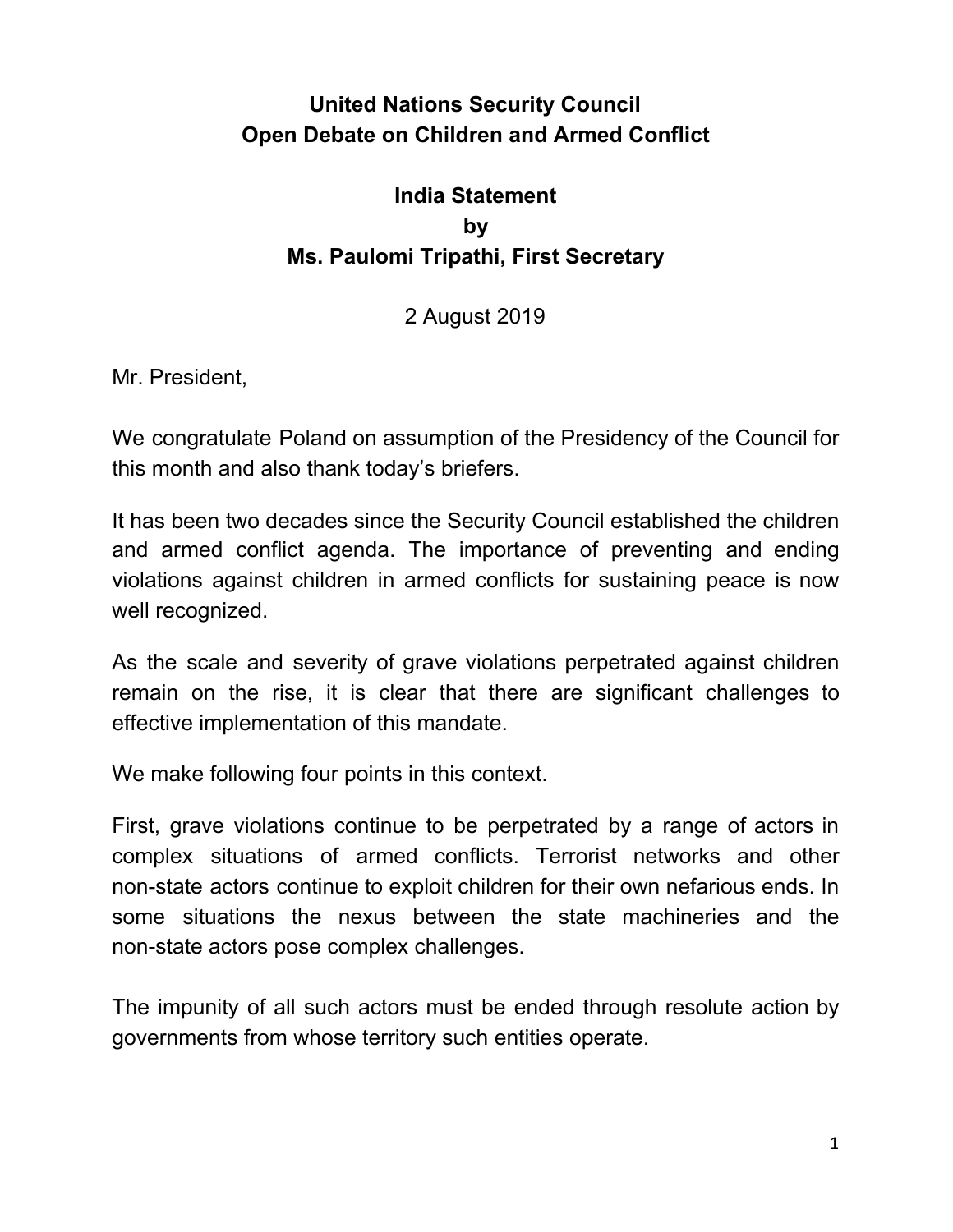The international forces operating in areas of armed conflict must also ensure full compliance with international humanitarian law and relevant human rights law in all their responses.

Second, there are well-established international norms to protect children in armed conflicts. Today's challenges are because of the inability to abide by the established norms.

We must focus on consolidating the emerging positive trends in terms of parties to armed conflicts engaging more with the UN, and releasing and reintegrating children recruited by different parties.

Better integration of child protection provisions in peace processes and greater accountability for any violations against children is crucial.

Constructive engagement with the national government concerned in the formulation and effective implementation of the child protection action plan are integral to durable peace.

Preventing persistent attacks on schools, especially girls' schools, and health care also call for greater attention.

Third, based on our experience of UN peacekeeping over the past six decades, we understand the importance of peace operations having sufficient resources, commensurate with their mandate, and requisite number of child protection advisors on the field, for effective implementation of child protection programmes.

My fourth point concerns the importance of credible, impartial and transparent implementation of the mandate given to the UN system.

In spite of the clear mandate by the Council, we are disappointed that the Report of the Secretary-General includes situations which are not armed conflicts or of threat to maintenance of international peace and security.